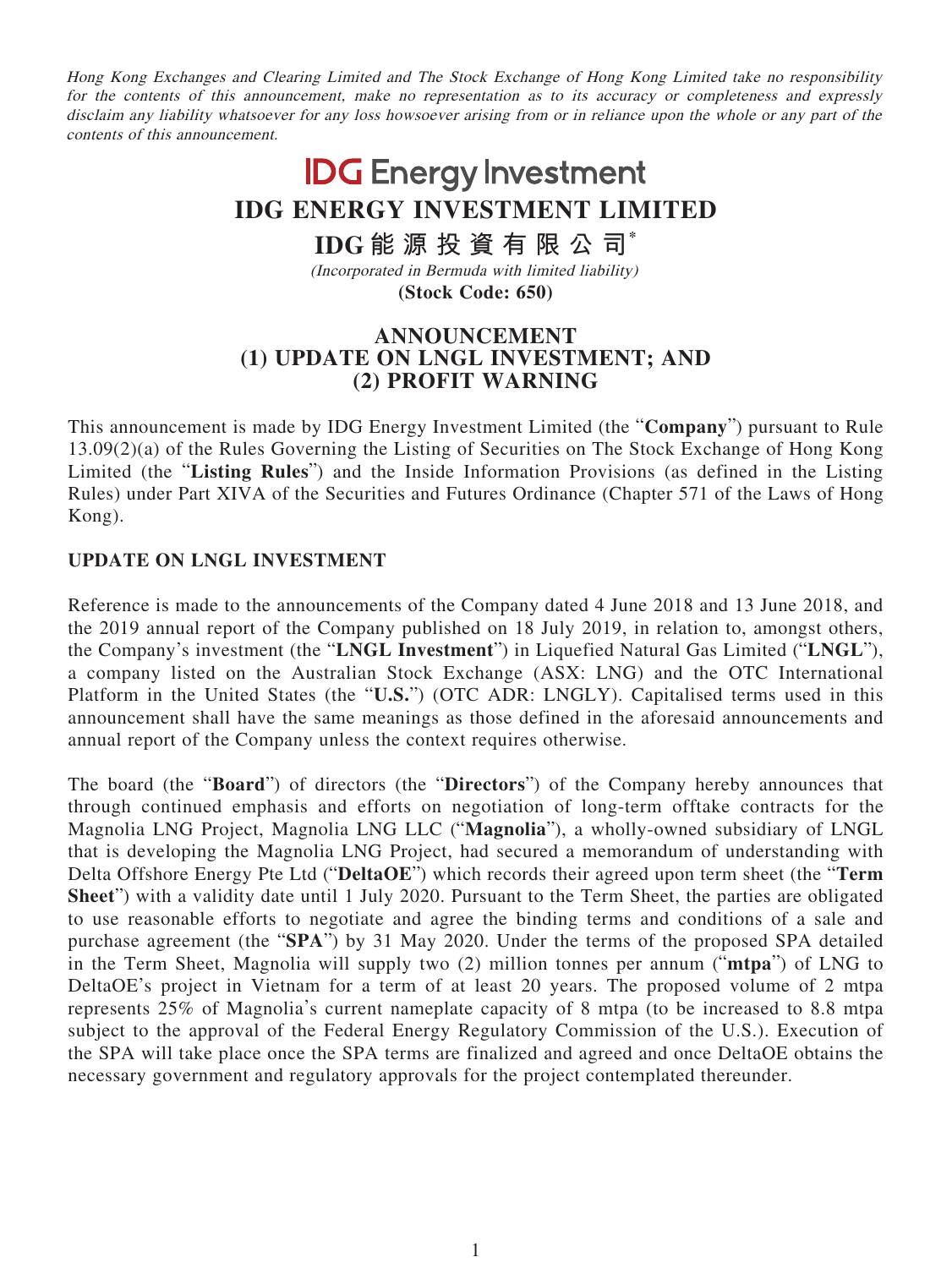The evolving U.S.-China trade dispute has posed challenge to the LNG industry in the past 12 months and negatively influenced the stock price of most LNG developers. However, it should be emphasized that the structural opportunities for LNG developers remain unchanged, and the demand for LNG is still growing in Asia and other developing regions. The progress in the negotiation of the aforesaid significant contract is considered a major step in the business development of LNGL, and LNGL is working towards the finalization of the SPA and a final investment decision of the Magnolia LNG Project.

## **PROFIT WARNING**

The Board wishes to inform shareholders of the Company and potential investors that, based on a preliminary review of the unaudited consolidated management accounts (the "**Management Accounts**") of the Company and its subsidiaries for the six months ended 30 September 2019 (the "**Relevant Period**") and assessment of the information currently available to the Board, the Company and its subsidiaries are expected to record a net profit of approximately HK\$4.3 million for the Relevant Period, representing a substantial decrease as compared to the net profit of approximately HK\$74.8 million for the same period of last year. The estimated decrease was mainly attributable to the decrease in the investment income generated from the LNGL Investment, which is measured using unadjusted quoted price in stock markets. As aforesaid, the performance of most LNG developers, including LNGL, experienced significant decline in the past 12 months due to market overreaction amidst industry challenges. Thus, the drop of the stock price of LNGL led to the decrease of the Company's investment income generated from the LNGL Investment, which declined from a net gain of HK\$52.5 million for the same period of last year to a net loss of HK\$67.7 million for the Relevant Period.

The performance of the invested portfolio of the Company other than the LNGL Investment remains stable, and the Board considers that the overall financial position of the Company and its subsidiaries remains sound despite the decrease in investment income in the Relevant Period. The Board will continue to closely review the strategies and operations of the Company and its subsidiaries and make timely adjustments to the business strategy.

The Company is in the course of preparing its unaudited interim results for the Relevant Period. The information contained in this announcement is only a preliminary assessment by the Board based on the latest information currently available. It has not been reviewed by its audit committee and will be subject to change and finalization. Shareholders of the Company and potential investors are advised to refer to the details in the unaudited interim results announcement of the Company to be published by the end of November 2019.